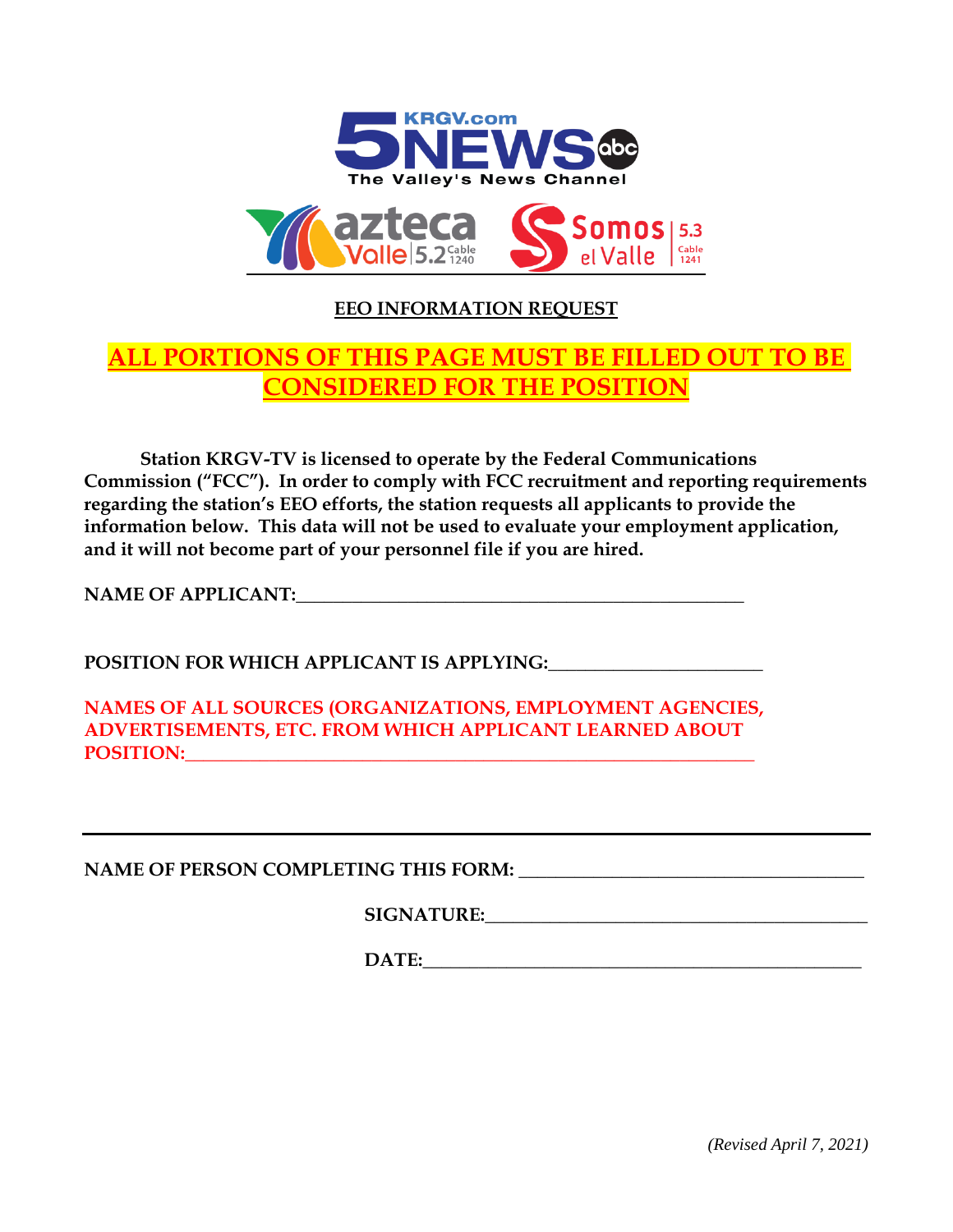

**We do not discriminate on the basis of race, color, religion, national origin, sex, age, disability, or any other status protected by law or regulation. It is our intention that all qualified applicants be given equal opportunity and that selection decisions be based on job-related factors.**

## **Employment Application**

| <b>Applicant Information</b>                                                                                                                                                                                                         |                                                                                                                     |                             |               |                   |              |                                                                                                                                                                                                                                      |  |
|--------------------------------------------------------------------------------------------------------------------------------------------------------------------------------------------------------------------------------------|---------------------------------------------------------------------------------------------------------------------|-----------------------------|---------------|-------------------|--------------|--------------------------------------------------------------------------------------------------------------------------------------------------------------------------------------------------------------------------------------|--|
| Full Name:                                                                                                                                                                                                                           |                                                                                                                     |                             |               |                   |              | Date:                                                                                                                                                                                                                                |  |
|                                                                                                                                                                                                                                      | Last                                                                                                                | First                       |               |                   | M.I.         |                                                                                                                                                                                                                                      |  |
| Address:                                                                                                                                                                                                                             | <b>Street Address</b>                                                                                               |                             |               |                   |              | Apartment/Unit #                                                                                                                                                                                                                     |  |
|                                                                                                                                                                                                                                      | City                                                                                                                |                             |               |                   | <b>State</b> | ZIP Code                                                                                                                                                                                                                             |  |
| Phone:                                                                                                                                                                                                                               | <u> 1980 - Johann Barn, mars eta bainar eta baina eta baina eta baina eta baina eta baina eta baina eta baina e</u> |                             | Email         |                   |              |                                                                                                                                                                                                                                      |  |
| Date Available:<br>Social Security No.: No.: Note that the security No.:                                                                                                                                                             |                                                                                                                     |                             |               | Desired Salary:\$ |              |                                                                                                                                                                                                                                      |  |
| Position Applied for: The Contract of the Contract of the Contract of the Contract of the Contract of the Contract of the Contract of the Contract of the Contract of the Contract of the Contract of the Contract of the Cont       |                                                                                                                     |                             |               |                   |              |                                                                                                                                                                                                                                      |  |
| <b>YES</b><br>NO<br>YES<br>Are you a citizen of the United States?<br>If no, are you authorized to work in the U.S.? $\Box$<br>$\Box$<br>$\Box$                                                                                      |                                                                                                                     |                             |               |                   |              | NO.<br>$\Box$                                                                                                                                                                                                                        |  |
| <b>YES</b><br>NO<br>Have you ever worked for this company?<br>$\Box$<br>$\Box$                                                                                                                                                       |                                                                                                                     |                             |               |                   |              |                                                                                                                                                                                                                                      |  |
| <b>YES</b><br>NO<br>Have you ever been convicted of a felony?<br>$\Box$<br>$\Box$                                                                                                                                                    |                                                                                                                     |                             |               |                   |              |                                                                                                                                                                                                                                      |  |
| If yes, explain: <u>contract the set of the set of the set of the set of the set of the set of the set of the set of the set of the set of the set of the set of the set of the set of the set of the set of the set of the set </u> |                                                                                                                     |                             |               |                   |              |                                                                                                                                                                                                                                      |  |
| <b>Education</b>                                                                                                                                                                                                                     |                                                                                                                     |                             |               |                   |              |                                                                                                                                                                                                                                      |  |
| High School:<br><u> 1990 - Johann Barbara, martin a</u><br>Address:                                                                                                                                                                  |                                                                                                                     |                             |               |                   |              |                                                                                                                                                                                                                                      |  |
| From:                                                                                                                                                                                                                                | $\overline{a}$                                                                                                      | Did you graduate?           | YES<br>$\Box$ | NO<br>$\Box$      |              | Diploma:: <u>contract and the contract of the contract of the contract of the contract of the contract of the contract of the contract of the contract of the contract of the contract of the contract of the contract of the co</u> |  |
| Address:<br>College:                                                                                                                                                                                                                 |                                                                                                                     |                             |               |                   |              |                                                                                                                                                                                                                                      |  |
| From:                                                                                                                                                                                                                                | To: $\qquad \qquad \qquad \qquad$                                                                                   | Did you graduate? $\square$ | YES           | NO.<br>$\Box$     |              |                                                                                                                                                                                                                                      |  |
| Address:<br>Other:                                                                                                                                                                                                                   |                                                                                                                     |                             |               |                   |              |                                                                                                                                                                                                                                      |  |
| From:                                                                                                                                                                                                                                | $\overline{a}$ To:                                                                                                  | Did you graduate?           | YES<br>$\Box$ | NO<br>$\Box$      | Degree:      |                                                                                                                                                                                                                                      |  |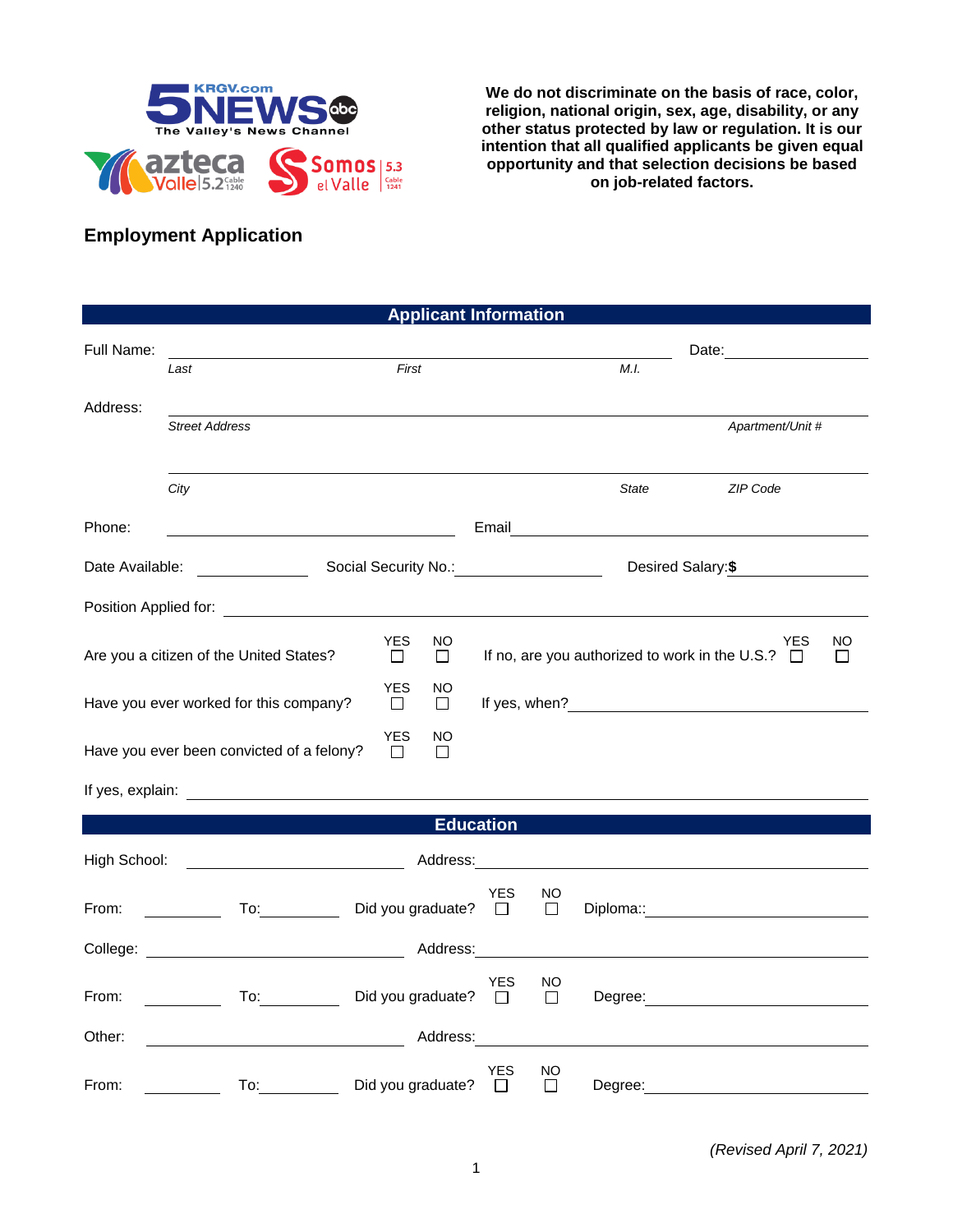## **References**

| Please list three professional references.                                                                                                                                                                                                   |                                                                                                                                                                                                                                        |
|----------------------------------------------------------------------------------------------------------------------------------------------------------------------------------------------------------------------------------------------|----------------------------------------------------------------------------------------------------------------------------------------------------------------------------------------------------------------------------------------|
| Full Name:<br><u> 1980 - Johann Barn, mars ann an t-Amhain Aonaich an t-Aonaich an t-Aonaich an t-Aonaich an t-Aonaich an t-Aon</u>                                                                                                          | Relationship: \\square\\square\\square\\square\\square\\square\\square\\square\\square\\square\\square\\square\                                                                                                                        |
| Company:                                                                                                                                                                                                                                     |                                                                                                                                                                                                                                        |
| Address:                                                                                                                                                                                                                                     |                                                                                                                                                                                                                                        |
| Full Name:                                                                                                                                                                                                                                   | Relationship: Network of the state of the state of the state of the state of the state of the state of the state of the state of the state of the state of the state of the state of the state of the state of the state of th         |
| Company:                                                                                                                                                                                                                                     |                                                                                                                                                                                                                                        |
| Address:                                                                                                                                                                                                                                     |                                                                                                                                                                                                                                        |
| Full Name:<br><u> 1989 - Johann Stoff, amerikansk politiker (d. 1989)</u>                                                                                                                                                                    |                                                                                                                                                                                                                                        |
| Company:                                                                                                                                                                                                                                     |                                                                                                                                                                                                                                        |
| Address:                                                                                                                                                                                                                                     | <u> 1989 - Johann Stoff, amerikansk politiker (* 1908)</u>                                                                                                                                                                             |
|                                                                                                                                                                                                                                              | <b>Previous Employment</b>                                                                                                                                                                                                             |
| Company:                                                                                                                                                                                                                                     |                                                                                                                                                                                                                                        |
| Address:                                                                                                                                                                                                                                     |                                                                                                                                                                                                                                        |
| Job Title:<br><u> 1980 - Johann Barbara, martin a</u>                                                                                                                                                                                        | Starting Salary:\$<br>Ending Salary:\$                                                                                                                                                                                                 |
|                                                                                                                                                                                                                                              |                                                                                                                                                                                                                                        |
| From:                                                                                                                                                                                                                                        | Reason for Leaving:<br><u>Next and the set of the set of the set of the set of the set of the set of the set of the set of the set of the set of the set of the set of the set of the set of the set of the set of the set of the </u> |
| May we contact your previous supervisor for a reference?                                                                                                                                                                                     | <b>YES</b><br><b>NO</b><br>$\mathsf{L}$<br>l 1                                                                                                                                                                                         |
| Company:                                                                                                                                                                                                                                     |                                                                                                                                                                                                                                        |
| Address:                                                                                                                                                                                                                                     | Supervisor: Victor Communication Communication                                                                                                                                                                                         |
| Job Title:                                                                                                                                                                                                                                   | Ending Salary:\$<br>Starting Salary:\$                                                                                                                                                                                                 |
| Responsibilities:                                                                                                                                                                                                                            |                                                                                                                                                                                                                                        |
| From:                                                                                                                                                                                                                                        | Reason for Leaving:<br><u> Reason</u> for Leaving:                                                                                                                                                                                     |
| May we contact your previous supervisor for a reference?                                                                                                                                                                                     | <b>YES</b><br><b>NO</b><br>$\perp$<br>$\mathsf{L}$                                                                                                                                                                                     |
| Company:                                                                                                                                                                                                                                     |                                                                                                                                                                                                                                        |
| Address:                                                                                                                                                                                                                                     | Supervisor: Supervisor:                                                                                                                                                                                                                |
| Job Title:<br><u> 1989 - Johann Barnett, fransk politiker (</u>                                                                                                                                                                              | Starting Salary: \$<br>Ending Salary: \$                                                                                                                                                                                               |
|                                                                                                                                                                                                                                              |                                                                                                                                                                                                                                        |
| From:<br><b>To:</b> the contract of the contract of the contract of the contract of the contract of the contract of the contract of the contract of the contract of the contract of the contract of the contract of the contract of the cont | Reason for Leaving: The contract of the contract of the contract of the contract of the contract of the contract of the contract of the contract of the contract of the contract of the contract of the contract of the contra         |
| May we contact your previous supervisor for a reference?                                                                                                                                                                                     | <b>YES</b><br><b>NO</b>                                                                                                                                                                                                                |

*(Revised April 7, 2021)*